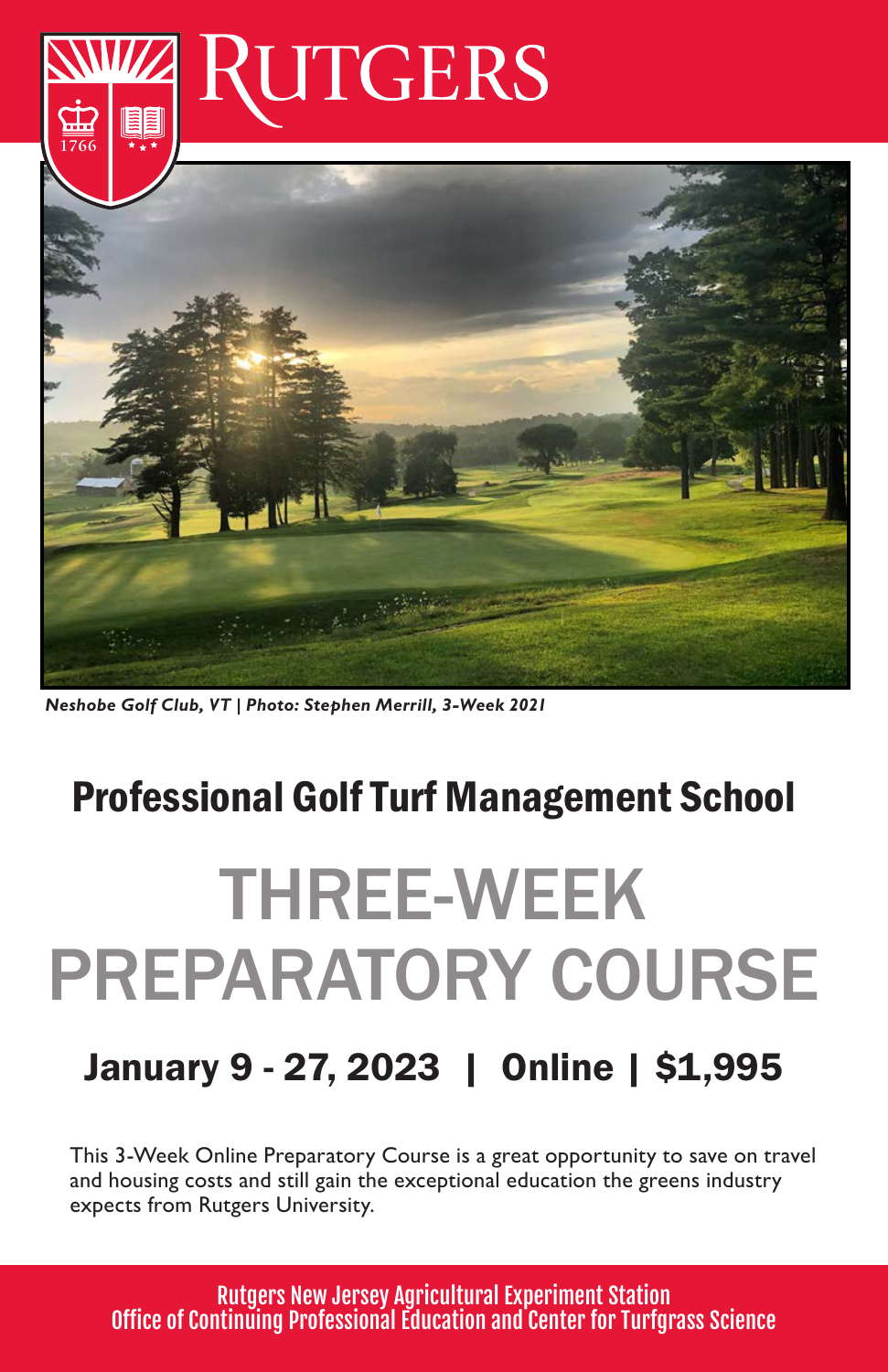

# About Us

#### **The Rutgers Professional Golf Turf Management**

**School** is a world-class learning center that has trained thousands of successful greenskeepers in the art and science of golf course and sports field management.

The #RUTurf team of instructors includes both distinguished faculty and acclaimed industry professionals, including superintendents.

Our alumni lead the industry and work at top golf courses and facilities around the world. We hope to help build your career in the same way!



*Photo of the 2021 Online 3-Week Prepartory Class*

# Who Should Attend?

**Career starters** looking to learn the basics and jump-start an exciting new profession in the turfgrass management industry.

**Owners and general managers** whose goal is to better communicate and coordinate with their grounds management teams.

**Industry sales representatives** working to better understand the wants, needs, and terminology of their clients.

**Greenskeepers** who need formal education to advance their careers.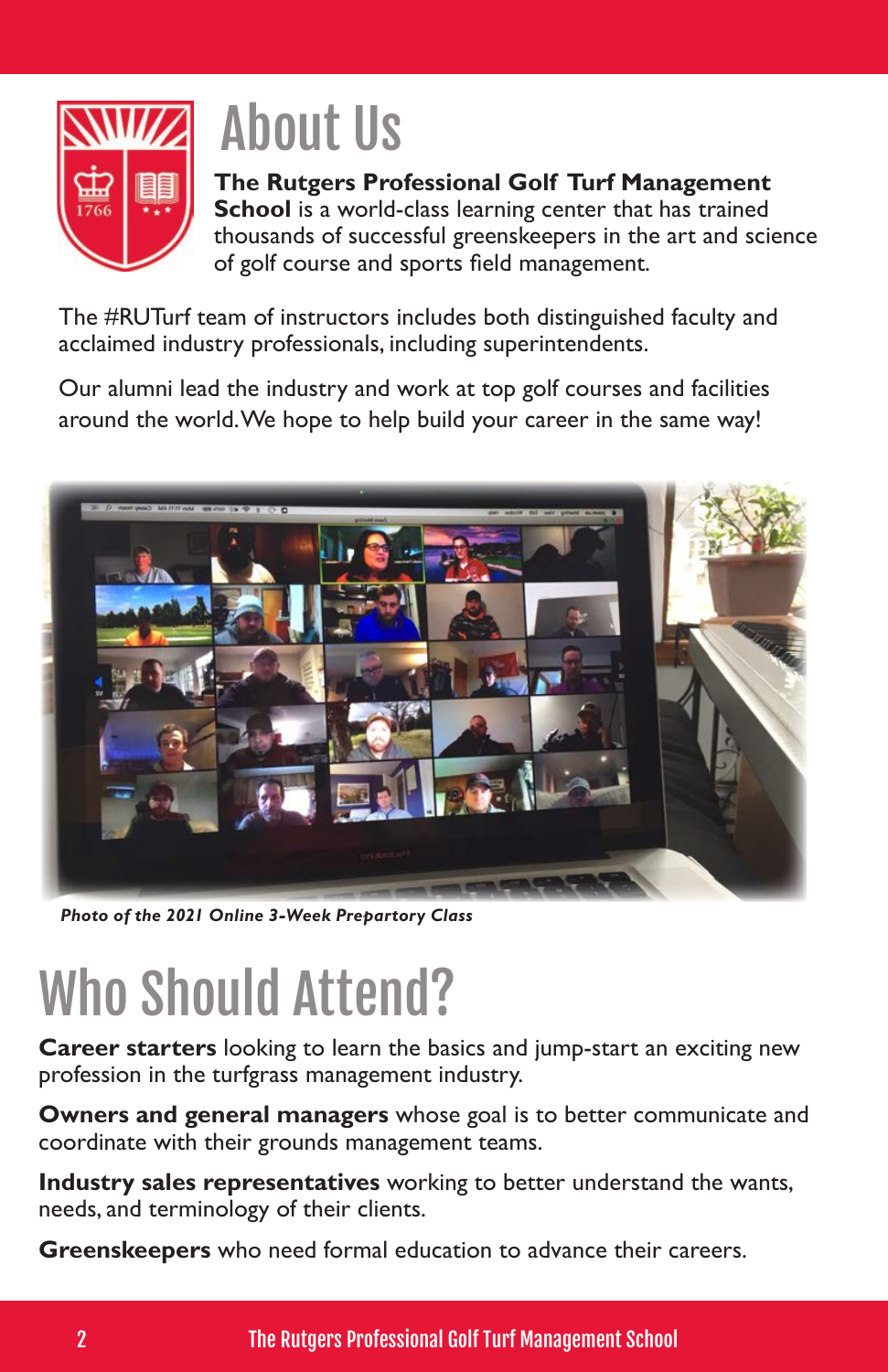## Why Rutgers?



**CAREER ADVANCEMENT:** Our students lead the industry and work at top golf courses, sports fields, and other highlymaintained properties around the world. Add this widely respected credential to your resume to grow your career.



**PRACTICAL CONTENT:** Learn how to better manage challenges at your facility, improve its aesthetics, and increase your value as a turf manager.



**LEARN FROM THE BEST:** Receive personalized attention from distinguished Rutgers professors, established superintendents, expert plant diagnostic specialists, industryleading irrigation contractors, and prominent turf consultants.



**CONVENIENCE:** The intensive curriculum of this condensed three-week program is designed to give you the most amount of content in the least amount of time.



**NETWORKING:** The #RUTurf network of professors, instructors, alumni, and students is an advantageous community that can provide job referrals and technical advice throughout your career.



*"I got more than I expected out of this class! My goal was to learn a little more about irrigation, but I got so much more than that. I now have a much better appreciation of everything a superintendent does, which will help me anticipate their needs."*

> **Joshua Tubbs, Class of 2021 Senior Marketing Manager The Toro Company, Minnesota**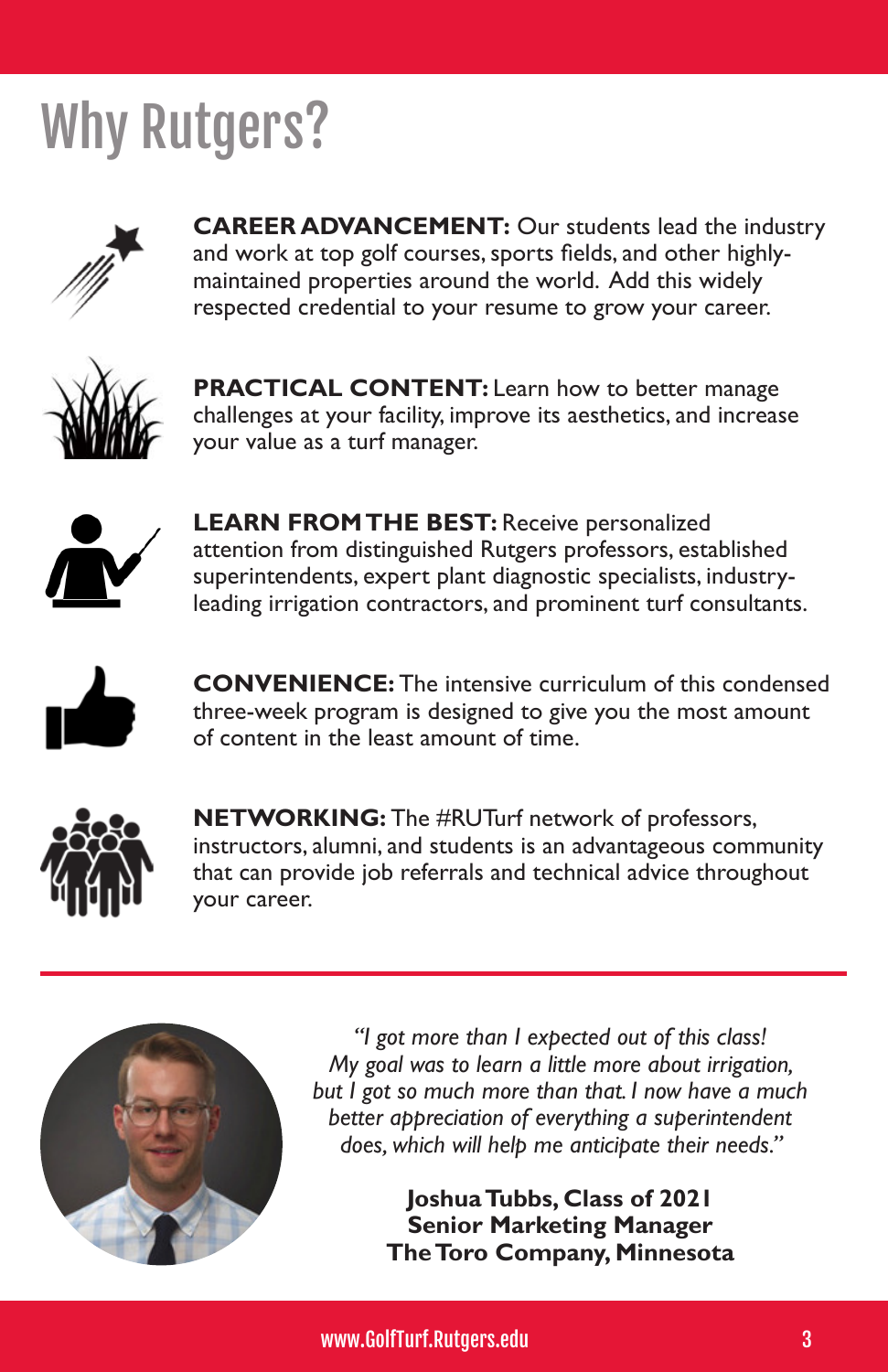## Online Program Details

#### **DATES AND SCHEDULE**

January 9 to 27, 2023 Monday through Friday 11:00am to 5:00pm EST

To allow for a flexible schedule, our 3-Week Online Preparatory Course will combine the following types of classes:

- Live classes that encourage students to engage with instructors and each other. These classes will be recorded and available for the students who are unable to attend.
- Prerecorded lectures that you can view at your own pace.

#### **TUITION**

\$1,995 per person

#### **REGISTRATION**

There are no prerequisites to attend this course and there is no application process. Simply register, pay, and start learning.

#### **FINANCIAL AID**

Our turf program qualifies for lifetime learning tax credits and many student loans. Veterans benefits are available to those that qualify. Scholarships are another great way to offset our registration fee.

#### **TUITION SERVICE AGREEMENTS**

Many golf courses offer employees tuition assistance and outline a contractual agreement to ensure those students put their new knowledge to use at their home golf course/facility.

Superintendents know that an educated staff is crucial to the success of their facilities and are increasingly willing to invest in employee education. Because tuition service agreements are mutually beneficial, they are becoming more commonplace. It doesn't hurt to ask.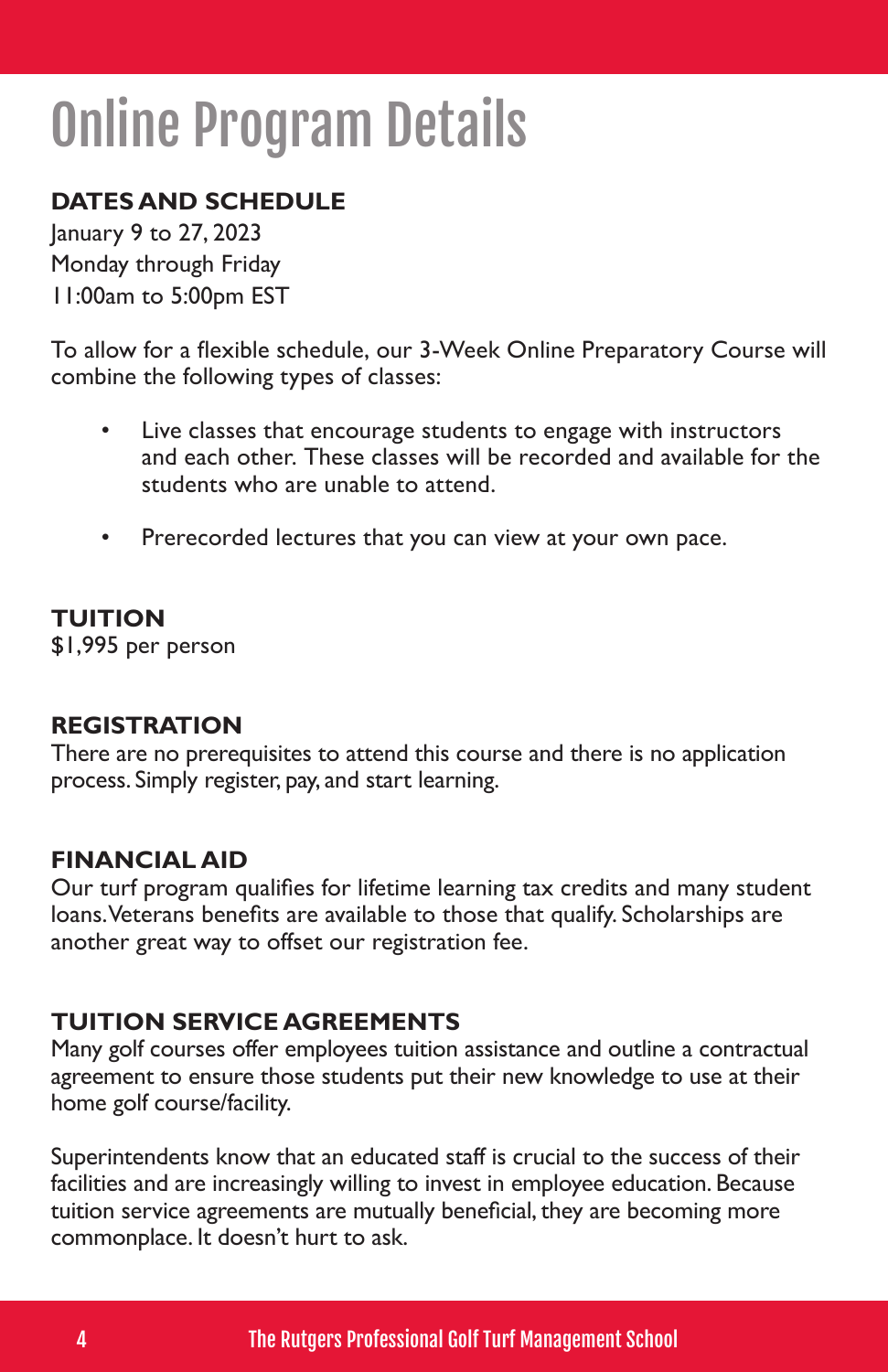# Curriculum

**Learn the essentials of turfgrass management** with the intensive curriculum of our condensed three-week class.

- Applications of Plant and Landscape Science
- Basics of Agronomy
- Basics of Golf Course Construction
- Introduction to Irrigation Principles
- Introduction to Soil Fertility
- Introduction to Turfgrass Diseases
- Machinery Maintenance
- Managing Employees
- Managing Turfgrass Insects
- Managing Turfgrass Weeds
- Mowing Heights
- Pond Management
- Turfgrass Establishment
- Turfgrass Maintenance Practices
- Turfgrass Morphology
- Turfgrass Renovation Strategies
- Turfgrass Species Comparison



#### **FOR CURRICULUM DETAILS: http://golfturf.rutgers.edu/3week-curriculum**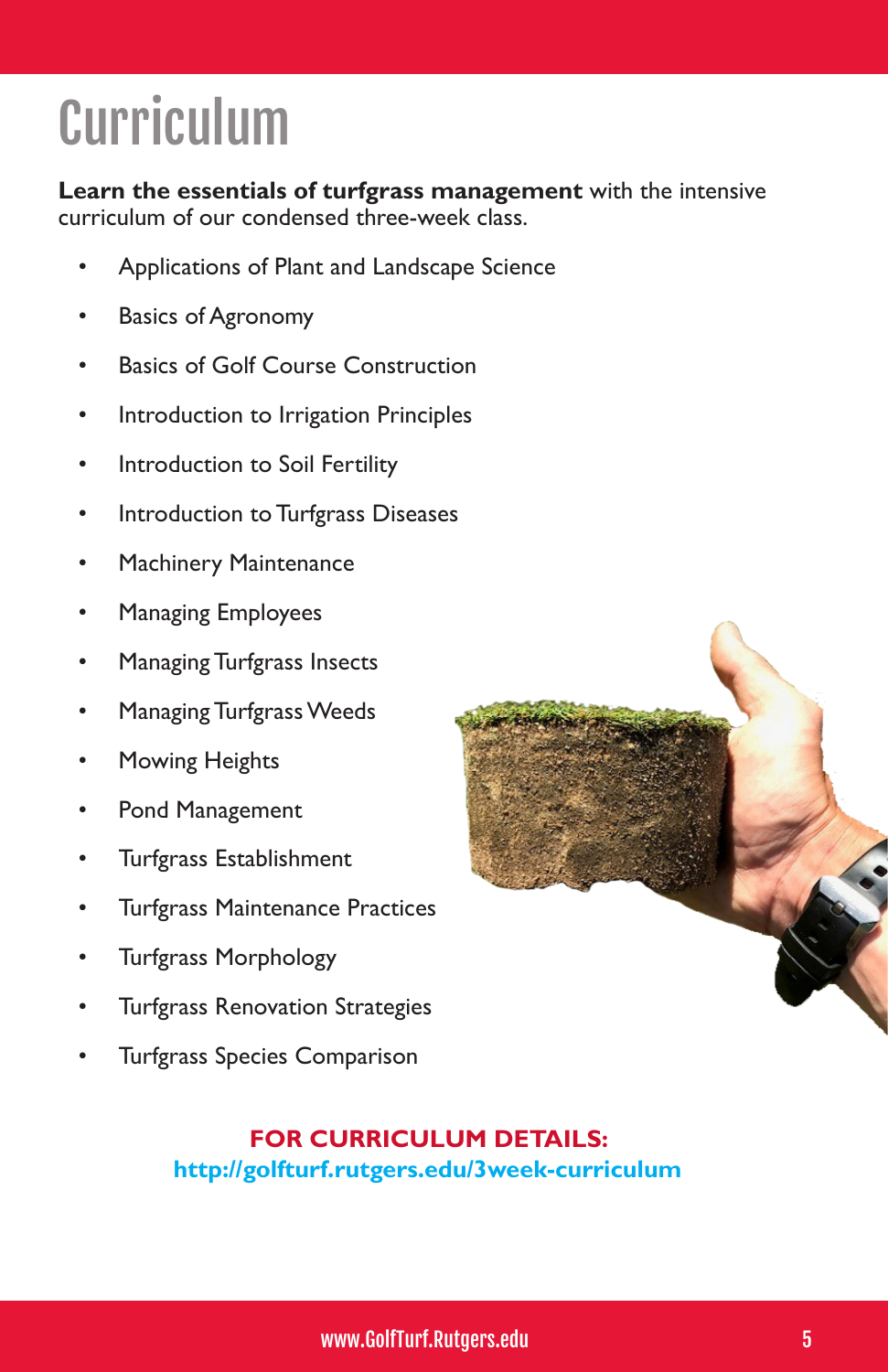### Hear From Our Graduates!



*"It was really great to hear from and gain a different perspective from so many different people in the [Rutgers 3-Week Online Preparatory Turf] class. The speakers are obviously the top in their field and are well versed in their areas. I downloaded all the recordings and plan to watch them two or three more times before I start the season."*

#### **Steven Nacewicz, Class of 2021 PGA Professional & Owner Crestwood Golf Club, New York**



*"This program far exceeded my expectations! The teachers were high energy and knowledgeable about their fields. I enjoyed learning about the technical aspects of the industry, such as cutting, maintenance, math formulas for calibration, disease and insect identification, and course construction. It was a really great experience and will be a valuable resource as I explore new opportunities in the turf grass industry."*

#### **Ned Lee, Class of 2021 Career Changer, Pennsylvania**

### Interested in More In-Depth Learning?

Rutgers Professional Golf Turf Management School also offers a 2-Year Certificate Program, which consists of two 10-week sessions sandwiched around a field experience working internship. This is an efficient and affordable way to earn a respected industry credential and grow your career. **For 2-Year Certificate Details: www.golfturf.rutgers.edu/2Year**

Another option is to earn a Bachelor's Degree in Plant Biology with a concentration of Turfgrass Management from Rutgers University. **For Degree Details: www.turf.rutgers.edu/education/undergraduate.html**